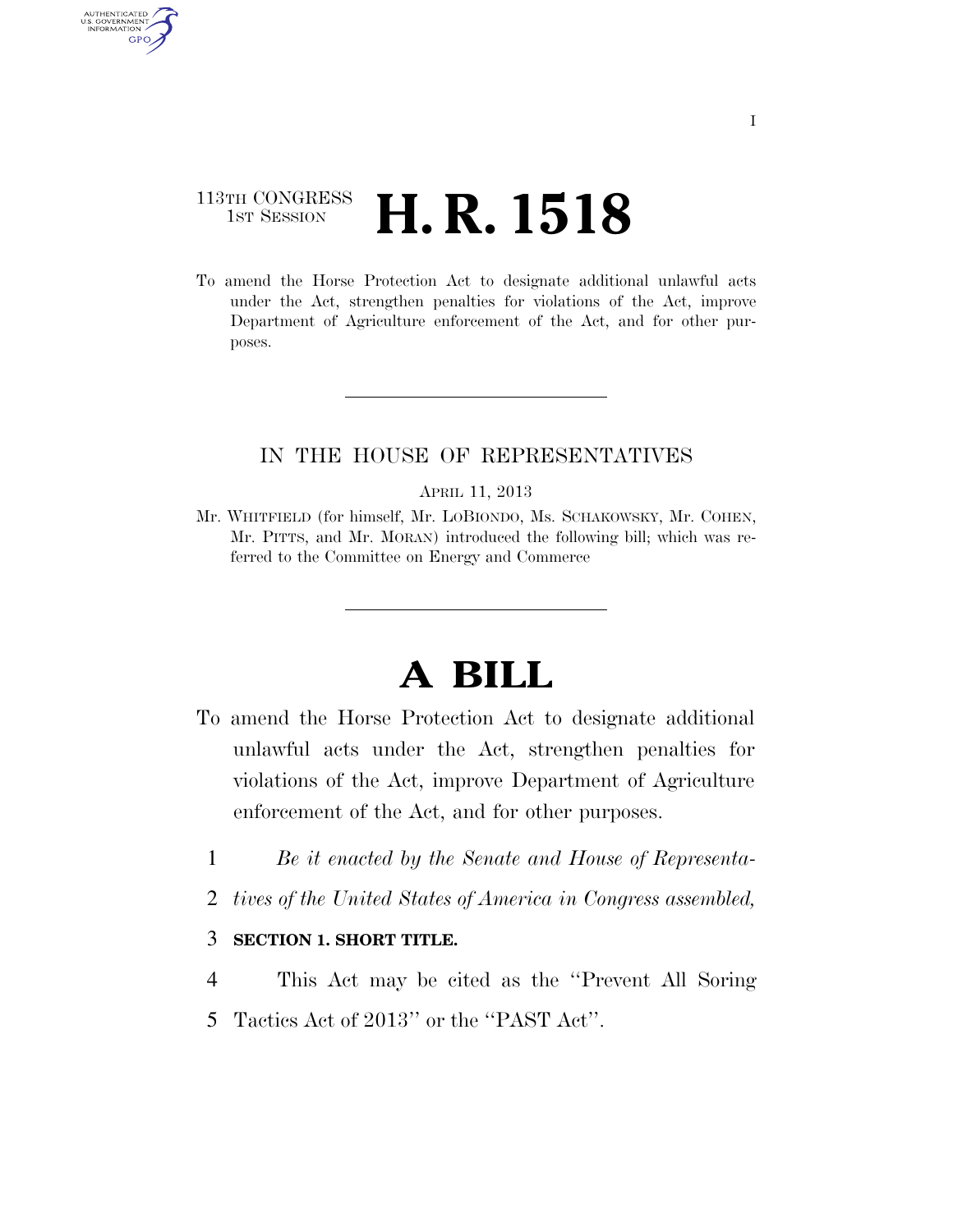| 1              | SEC. 2. INCREASED ENFORCEMENT UNDER HORSE PRO-                      |
|----------------|---------------------------------------------------------------------|
| $\overline{2}$ | TECTION ACT.                                                        |
| 3              | (a) DEFINITIONS.—Section 2 of the Horse Protection                  |
| $\overline{4}$ | Act $(15 \text{ U.S.C. } 1821)$ is amended—                         |
| 5              | $(1)$ by redesignating paragraphs $(1)$ , $(2)$ , $(3)$ ,           |
| 6              | and $(4)$ as paragraphs $(2)$ , $(3)$ , $(4)$ , and $(5)$ , respec- |
| 7              | tively;                                                             |
| 8              | $(2)$ by inserting before paragraph $(2)$ (as so re-                |
| 9              | designated) the following new paragraph:                            |
| 10             | $\lq(1)(A)$ The term 'action device' means any                      |
| 11             | boot, collar, chain, roller, or other device that encir-            |
| 12             | cles or is placed upon the lower extremity of the leg               |
| 13             | of a horse in such a manner that it can—                            |
| 14             | "(i) rotate around the leg or slide up and                          |
| 15             | down the leg, so as to cause friction; or                           |
| 16             | "(ii) strike the hoof, coronet band, fetlock                        |
| 17             | joint, or pastern of the horse.                                     |
| 18             | "(B) Such term does not include soft rubber or                      |
| 19             | soft leather bell boots or quarter boots that are used              |
| 20             | as protective devices."; and                                        |
| 21             | (3) by adding at the end the following new                          |
| 22             | paragraph:                                                          |
| 23             | $\lq(6)(A)$ The term 'participate' means engaging                   |
| 24             | in any activity with respect to a horse show, horse                 |
| 25             | exhibition, or horse sale or auction, including—                    |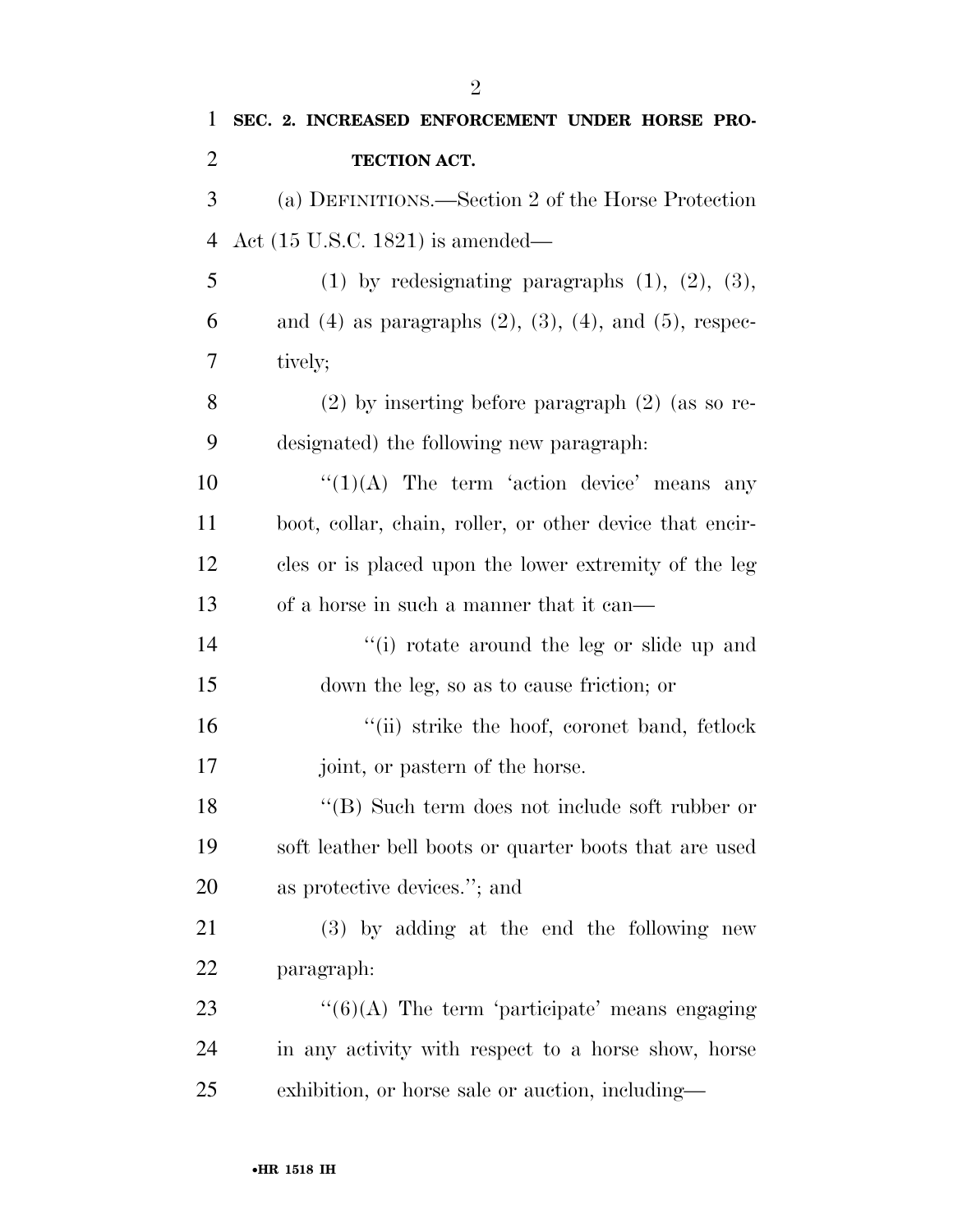| $\mathbf{1}$   | "(i) transporting or arranging for the              |
|----------------|-----------------------------------------------------|
| $\overline{2}$ | transportation of a horse to or from a horse        |
| 3              | show, horse exhibition, or horse sale or auction;   |
| $\overline{4}$ | "(ii) personally giving instructions to an          |
| 5              | exhibitor; or                                       |
| 6              | "(iii) being knowingly present in a warm-           |
| 7              | up area, inspection area, or other area at a        |
| 8              | horse show, horse exhibition, or horse sale or      |
| 9              | auction that spectators are not permitted to        |
| 10             | enter.                                              |
| 11             | "(B) Such term does not include spectating.".       |
| 12             | (b) FINDINGS.—Section 3 of the Horse Protection     |
|                |                                                     |
| 13             | Act (15 U.S.C. 1822) is amended—                    |
| 14             | $(1)$ in paragraph $(3)$ —                          |
| 15             | $(A)$ by inserting "and soring horses for           |
| 16             | such purposes" after "horses in intrastate com-     |
| 17             | merce,"; and                                        |
| 18             | (B) by inserting "in many ways, including           |
| 19             | by creating unfair competition, by deceiving the    |
| 20             | spectating public and horse buyers, and by neg-     |
| 21             | atively impacting horse sales" before the semi-     |
| 22             | colon;                                              |
| 23             | $(2)$ in paragraph $(4)$ , by striking "and" at the |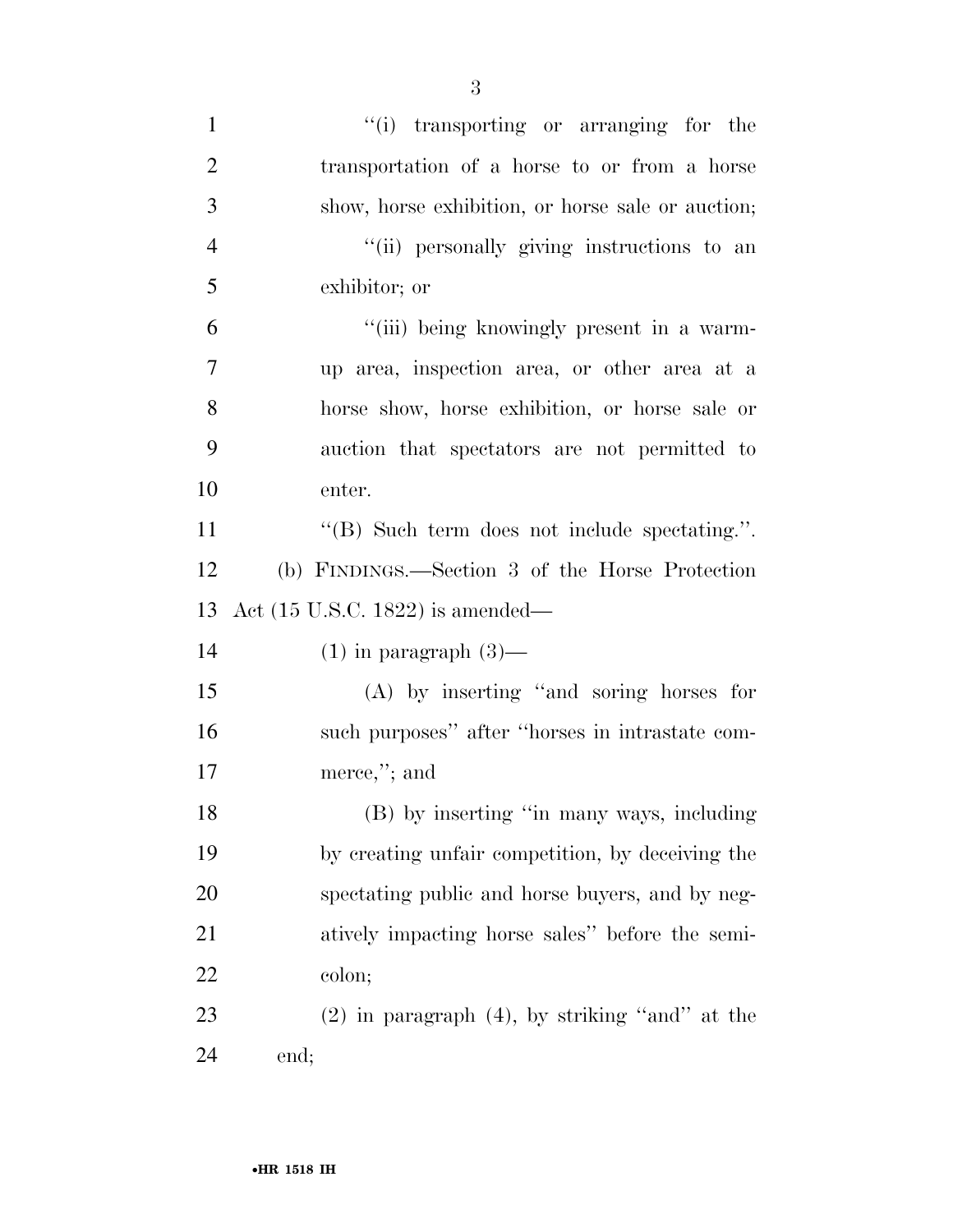| $\mathbf{1}$   | $(3)$ in paragraph $(5)$ , by striking the period at             |
|----------------|------------------------------------------------------------------|
| $\overline{2}$ | the end and inserting a semicolon; and                           |
| 3              | (4) by adding at the end the following new                       |
| $\overline{4}$ | paragraphs:                                                      |
| 5              | $\cdot\cdot\cdot(6)$ the Inspector General of the Department     |
| 6              | of Agriculture has determined that the program                   |
| 7              | through which the Secretary inspects horses is inad-             |
| 8              | equate for preventing soring;                                    |
| 9              | "(7) historically, Tennessee Walking Horses,                     |
| 10             | Racking Horses, and Spotted Saddle Horses have                   |
| 11             | been subjected to soring; and                                    |
| 12             | $\cdot\cdot$ (8) despite regulations in effect related to in-    |
| 13             | spection for purposes of ensuring that horses are not            |
| 14             | sore, violations of this Act continue to be prevalent            |
| 15             | in the Tennessee Walking Horse, Racking Horse,                   |
| 16             | and Spotted Saddle Horse breeds.".                               |
| 17             | (c) HORSE SHOWS AND EXHIBITIONS.—Section 4 of                    |
| 18             | the Horse Protection Act $(15 \text{ U.S.C. } 1823)$ is amended— |
| 19             | $(1)$ in subsection $(a)$ —                                      |
| 20             | (A) by striking "appointed" and inserting                        |
| 21             | "licensed"; and                                                  |
| 22             | (B) by adding at the end the following new                       |
| 23             | sentences: "In the first instance in which the                   |
| 24             | Secretary determines that a horse is sore, the                   |
| 25             | Secretary shall disqualify the horse from being                  |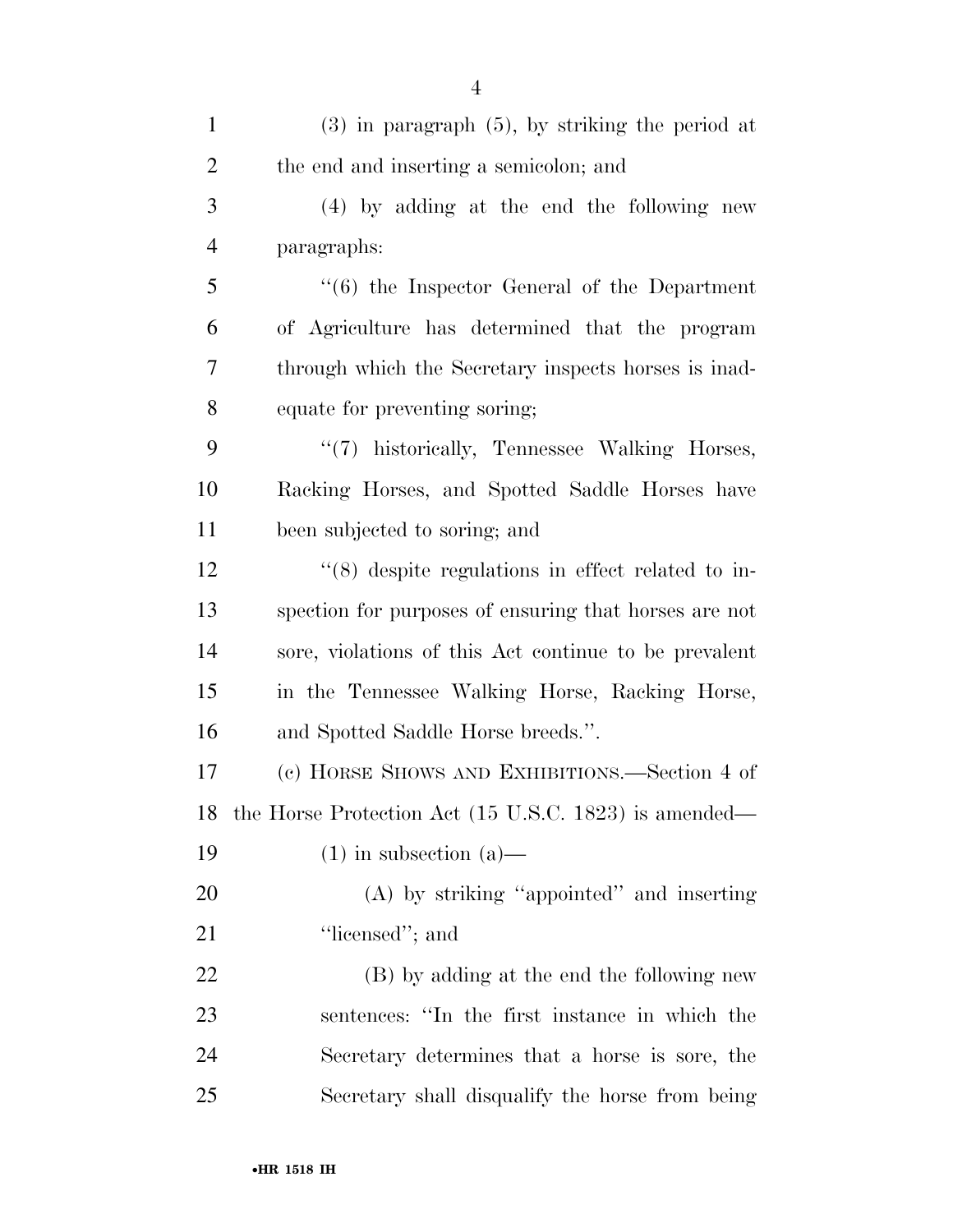shown or exhibited for a period of not less than 180 days. In the second instance in which the Secretary determines that such horse is sore, the Secretary shall disqualify the horse for a period of not less than one year. In the third instance in which the Secretary determines that such horse is sore, the Secretary shall disqualify the horse for a period of not less than three years.'';

 (2) in subsection (b) by striking ''appointed'' 11 and inserting "licensed";

 (3) by striking subsection (c) and inserting the following new subsection:

 ''(c)(1)(A) The Secretary shall prescribe by regula- tion requirements for the Department of Agriculture to license, train, assign, and oversee persons qualified to de- tect and diagnose a horse which is sore or to otherwise inspect horses at horse shows, horse exhibitions, or horse sales or auctions, for hire by the management of such events, for the purposes of enforcing this Act.

21 "'(B) No person shall be issued a license under this subsection unless such person is free from conflicts of in- terest, as defined by the Secretary in the regulations issued under subparagraph (A).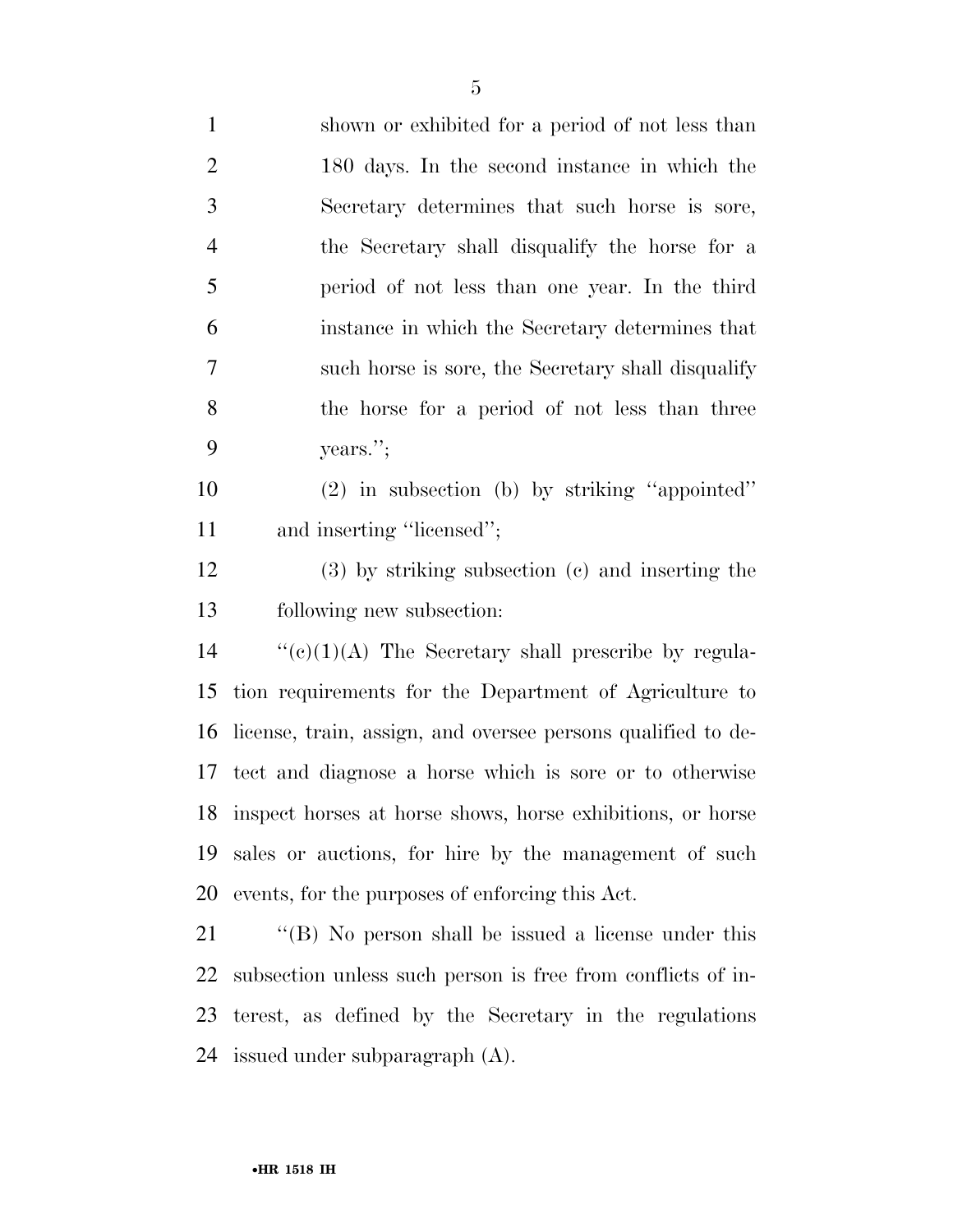''(C) If the Secretary determines that the perform- ance of a person licensed in accordance with subparagraph (A) is unsatisfactory, the Secretary may, after notice and an opportunity for a hearing, revoke the license issued to such person.

 ''(D) In issuing licenses under this subsection, the Secretary shall give a preference to persons who are li-censed or accredited veterinarians.

 ''(E) Licensure of a person in accordance with the requirements prescribed under this subsection shall not be construed as authorizing such person to conduct inspec- tions in a manner other than that prescribed for inspec- tions by the Secretary (or the Secretary's representative) under subsection (e).

 $\frac{15}{2}(2)$  Not later than 30 days before the date on which a horse show, horse exhibition, or horse sale or auc- tion begins, the management of such show, exhibition, or sale or auction may notify the Secretary of the intent of the management to hire a person or persons licensed under this subsection and assigned by the Secretary to conduct inspections at such show, exhibition, or sale or auction.

23 "'(B) After such notification, the Secretary shall as-sign a person or persons licensed under this subsection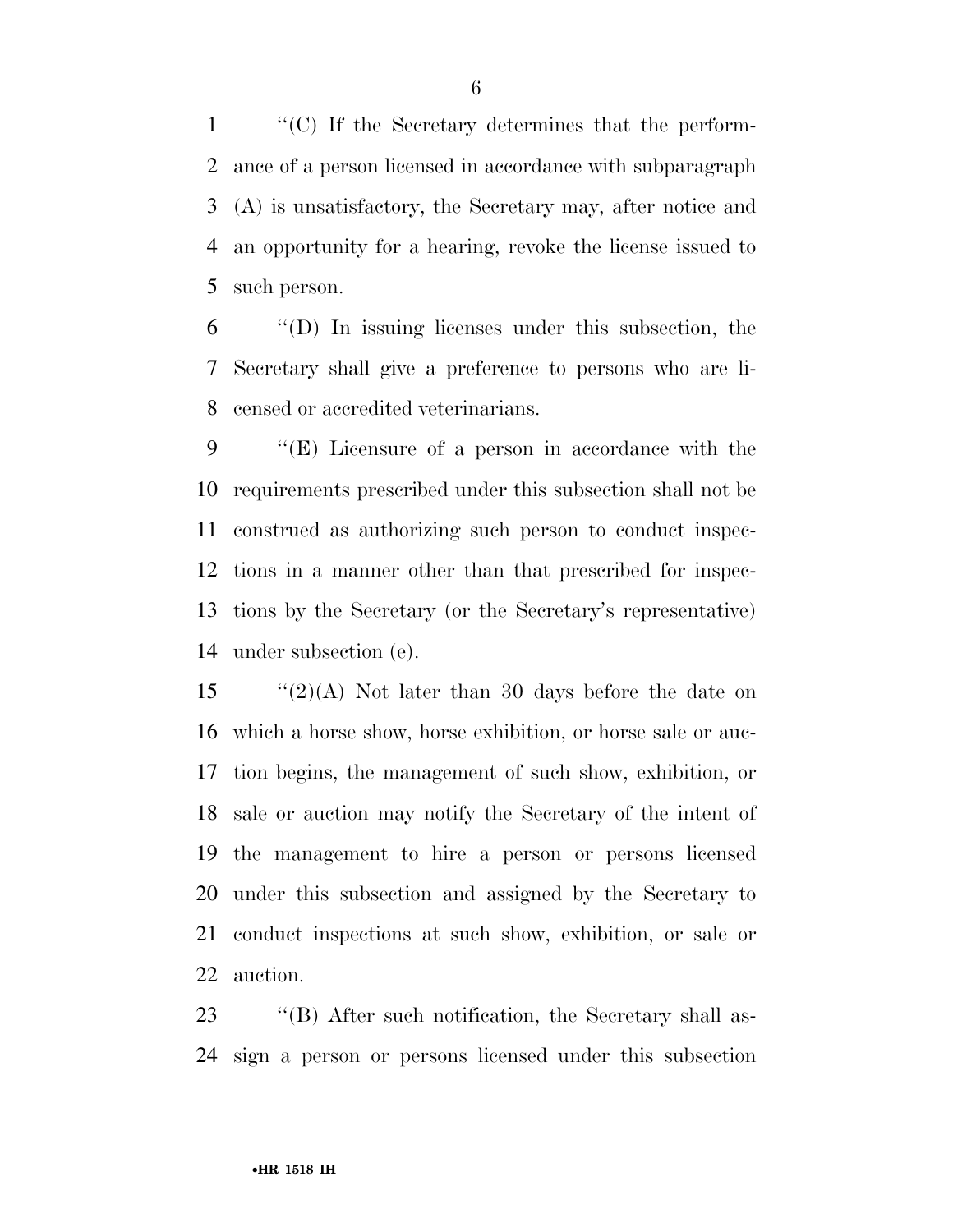to conduct inspections at the horse show, horse exhibition, or horse sale or auction.

 ''(3) A person licensed by the Secretary to conduct inspections under this subsection shall issue a citation with respect to any violation of this Act recorded during an inspection and notify the Secretary of each such viola- tion not later than five days after the date on which a citation was issued with respect to such violation.''; and (4) by adding at the end the following new sub-section:

11 ""(f) The Secretary shall publish on the public website of the Animal and Plant Health Inspection Service of the Department of Agriculture, and update as frequently as the Secretary determines is necessary, information on vio- lations of this Act for the purposes of allowing the man- agement of a horse show, horse exhibition, or horse sale or auction to determine if an individual is in violation of this Act.''.

 (d) UNLAWFUL ACTS.—Section 5 of the Horse Pro-tection Act (15 U.S.C. 1824) is amended—

- 21 (1) in paragraph  $(2)$ —
- 22 (A) by striking "or (C) respecting" and in-23 serting  $C^{\prime}(C)$ , or  $(D)$  respecting"; and

 (B) by striking ''and (D)'' and inserting ''(D) causing a horse to become sore or direct-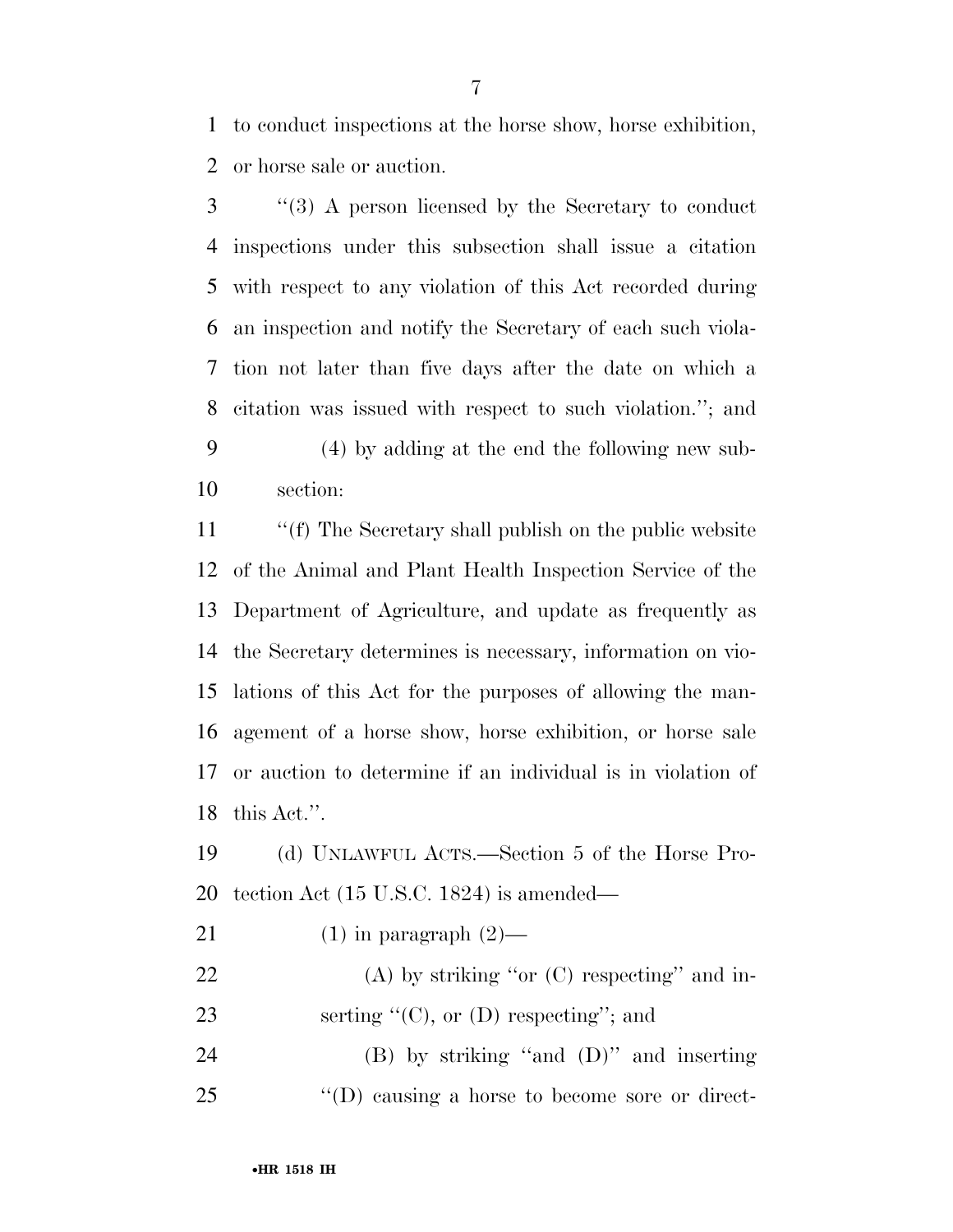| $\mathbf{1}$   | ing another person to cause a horse to become        |
|----------------|------------------------------------------------------|
| $\overline{2}$ | sore for the purpose of showing, exhibiting, sell-   |
| 3              | ing, auctioning, or offering for sale the horse in   |
| $\overline{4}$ | any horse show, horse exhibition, or horse sale      |
| 5              | or auction, and $(E)$ ";                             |
| 6              | $(2)$ in paragraph $(3)$ , by striking "appoint" and |
| 7              | inserting "hire";                                    |
| 8              | $(3)$ in paragraph $(4)$ —                           |
| 9              | $(A)$ by striking "appoint" and inserting            |
| 10             | "hire"; and                                          |
| 11             | $(B)$ by striking "qualified";                       |
| 12             | $(4)$ in paragraph $(5)$ , by striking "appointed"   |
| 13             | and inserting "hired";                               |
| 14             | $(5)$ in paragraph $(6)$ —                           |
| 15             | (A) by striking "appointed" and inserting            |
| 16             | "hired"; and                                         |
| 17             | (B) by inserting "that the horse is sore"            |
| 18             | after "the Secretary"; and                           |
| 19             | $(6)$ by adding at the end the following new         |
| 20             | paragraphs:                                          |
| 21             | " $(12)$ The use of an action device on any limb     |
| 22             | of a Tennessee Walking Horse, a Racking Horse, or    |
| 23             | a Spotted Saddle Horse at a horse show, horse exhi-  |
| 24             | bition, or horse sale or auction.                    |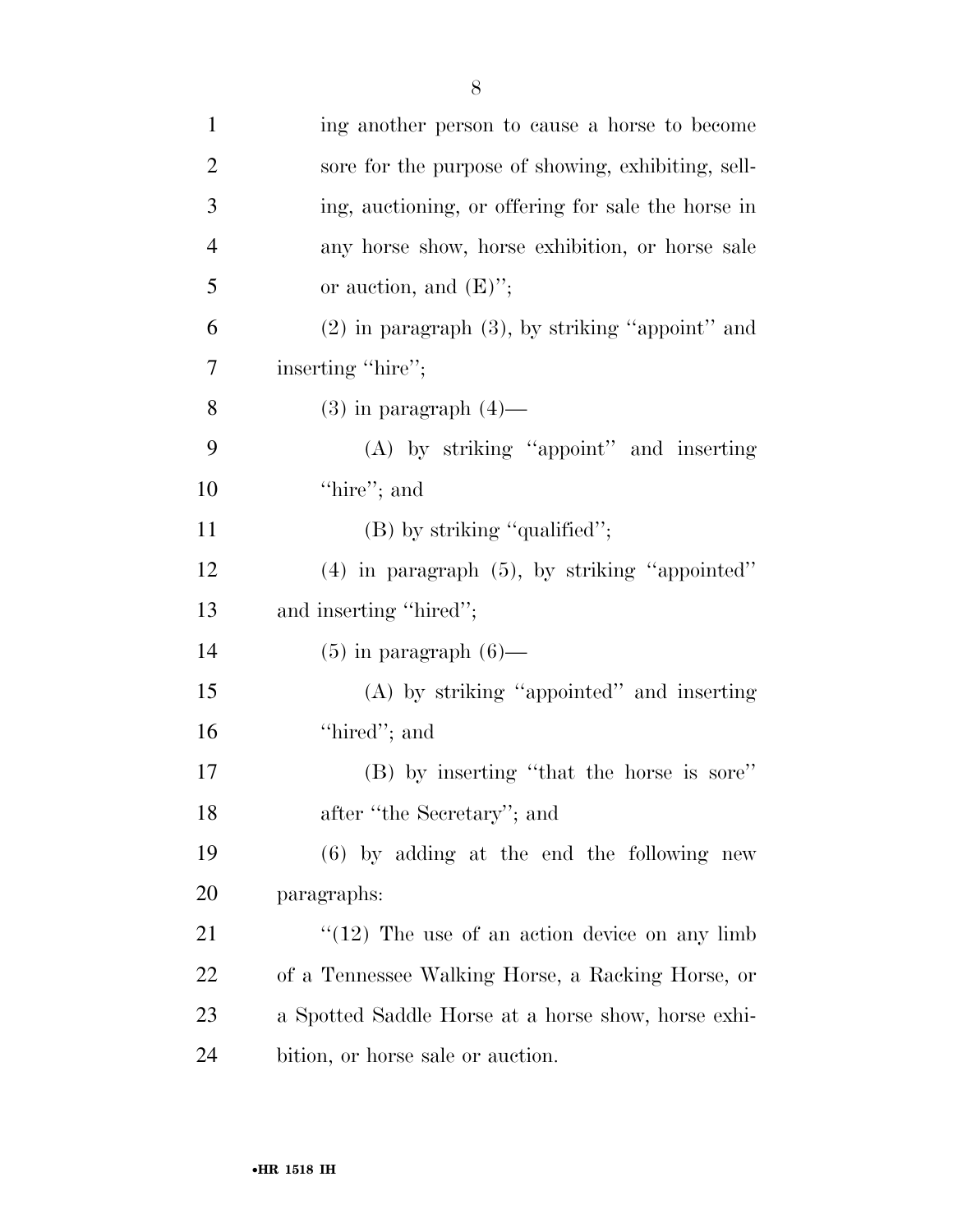| $\mathbf{1}$   | $\cdot$ (13) The use of a weighted shoe, pad, wedge, |
|----------------|------------------------------------------------------|
| $\overline{2}$ | hoof band, or other device or material at a horse    |
| 3              | show, horse exhibition, or horse sale or auction     |
| $\overline{4}$ | that—                                                |
| 5              | $\lq\lq$ is placed on, inserted in, or attached      |
| 6              | to any limb of a Tennessee Walking Horse, a          |
| 7              | Racking Horse, or a Spotted Saddle Horse;            |
| 8              | $\lq\lq$ is constructed to artificially alter the    |
| 9              | gait of such a horse; and                            |
| 10             | $\lq\lq$ (C) is not strictly protective or the ra-   |
| 11             | peutic in nature.".                                  |
| 12             | (e) VIOLATIONS AND PENALTIES.—Section 6 of the       |
| 13             | Horse Protection Act (15 U.S.C. 1825) is amended—    |
| 14             | $(1)$ in subsection $(a)$ —                          |
| 15             | $(A)$ in paragraph $(1)$ —                           |
| 16             | (i) by striking "Except as provided in               |
| 17             | paragraph $(2)$ of this subsection, any per-         |
| 18             | son who knowingly violates section 5" and            |
| 19             | inserting "Any person who knowingly vio-             |
| 20             | lates section 5 or the regulations issued            |
| 21             | under such section, including any violation          |
| 22             | recorded during an inspection conducted in           |
| 23             | accordance with section $4(e)$ or $4(e)$ "; and      |
| 24             | (ii) by striking "more than $$3,000$ , or            |
| 25             | imprisoned for not more than one year, or            |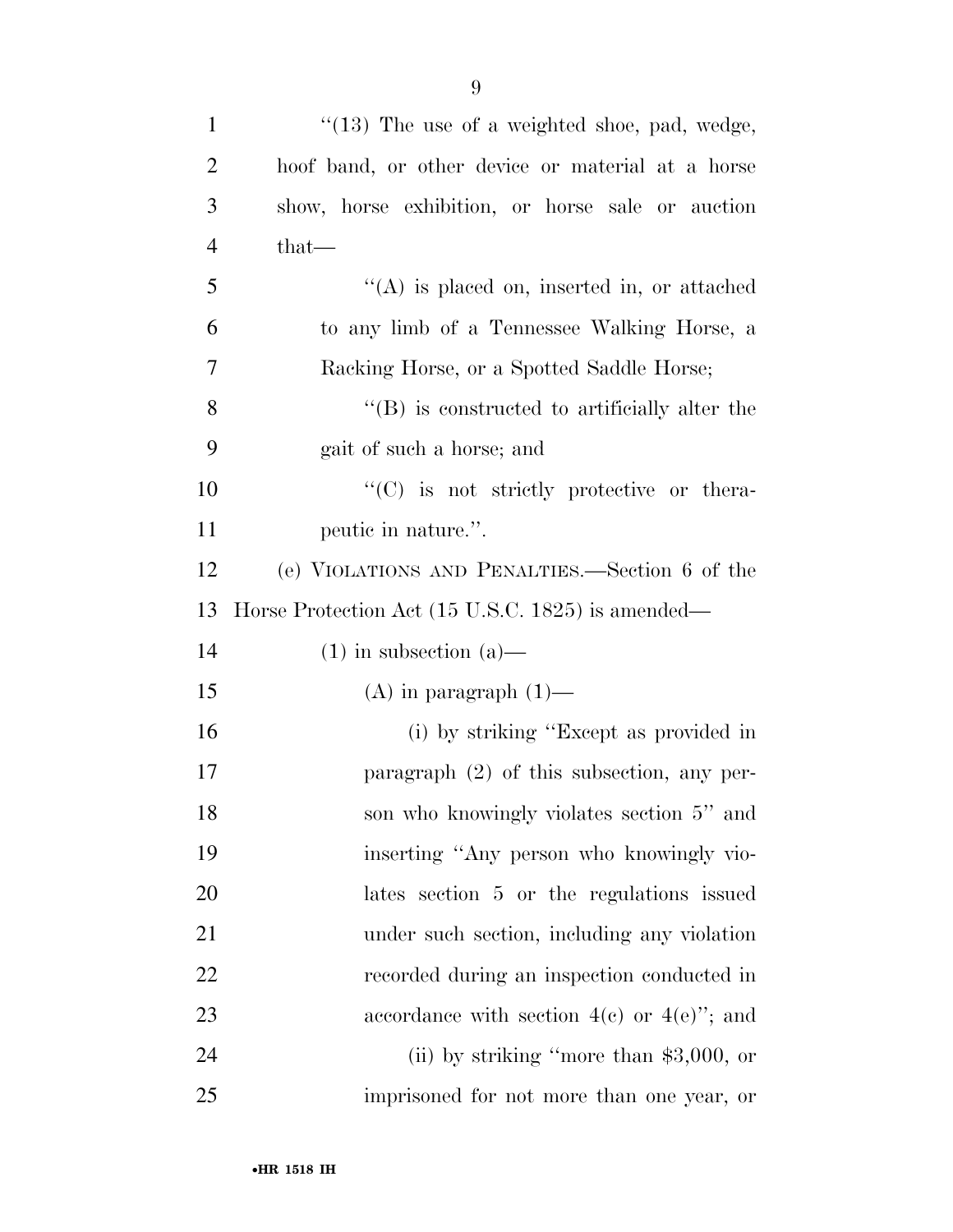| $\mathbf{1}$   | both." and inserting "more than \$5,000,                     |
|----------------|--------------------------------------------------------------|
| $\mathbf{2}$   | or imprisoned for not more than three                        |
| 3              | years, or both, for each such violation.";                   |
| $\overline{4}$ | $(B)$ in paragraph $(2)$ —                                   |
| 5              | (i) by striking subparagraph $(A)$ ;                         |
| 6              | (ii) by striking " $(2)$ "; and                              |
| $\overline{7}$ | (iii) by redesignating subparagraphs                         |
| 8              | $(B)$ and $(C)$ as paragraphs $(2)$ and $(3)$ , re-          |
| 9              | spectively, and moving the margins of such                   |
| 10             | paragraphs (as so redesignated) two ems                      |
| 11             | to the left; and                                             |
| 12             | (C) by adding at the end the following new                   |
| 13             | paragraph:                                                   |
| 14             | "(4) Any person who knowingly fails to obey an order         |
| 15             | of disqualification shall, upon conviction thereof, be fined |
| 16             | not more than \$5,000 for each failure to obey such an       |
| 17             | order, imprisoned for not more than three years, or both.";  |
| 18             | $(2)$ in subsection $(b)$ —                                  |
| 19             | $(A)$ in paragraph $(1)$ —                                   |
| 20             | (i) by striking "section $5$ of this Act"                    |
| 21             | and inserting "section 5 or the regulations"                 |
| 22             | issued under such section"; and                              |
| 23             | (ii) by striking " $$2,000"$ and insert-                     |
| 24             | ing " $$4,000"$ ; and                                        |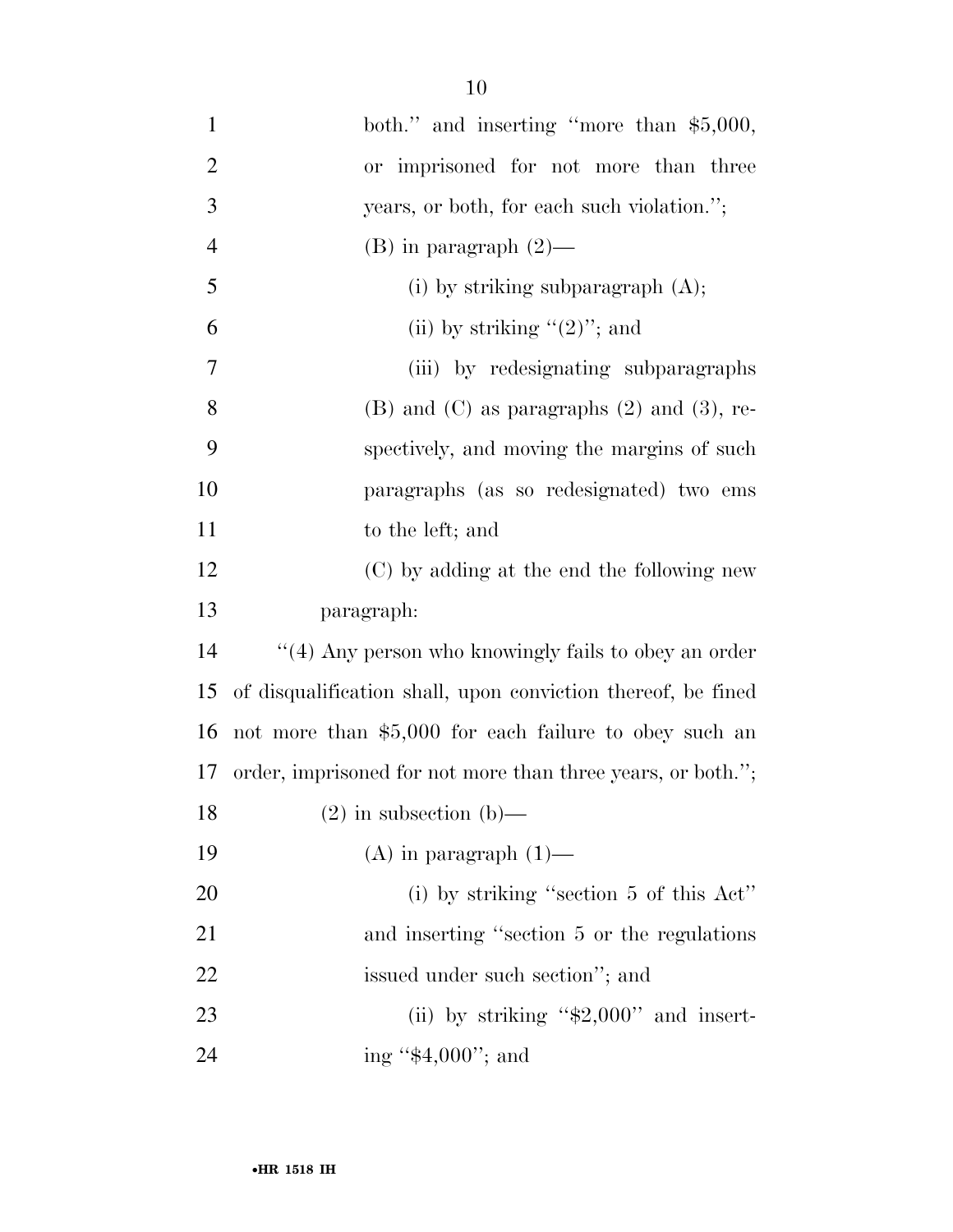| $\mathbf{1}$   | (B) by adding at the end the following new                   |
|----------------|--------------------------------------------------------------|
| $\overline{2}$ | paragraph:                                                   |
| 3              | $\lq\lq(5)$ Any person who fails to pay a licensed inspector |
| $\overline{4}$ | hired under section 4(c) shall, upon conviction thereof, be  |
| 5              | fined not more than $$4,000$ for each such violation."; and  |
| 6              | $(3)$ in subsection $(e)$ —                                  |
| 7              | $(A)$ in the first sentence—                                 |
| $8\,$          | (i) by inserting ", or otherwise partici-                    |
| 9              | pating in any horse show, horse exhibition,                  |
| 10             | or horse sale or auction" before "for a pe-                  |
| 11             | riod of not less than one year"; and                         |
| 12             | (ii) by striking "any subsequent" and                        |
| 13             | inserting "the second";                                      |
| 14             | (B) by inserting before "Any person who                      |
| 15             | knowingly fails" the following: "For the third               |
| 16             | or any subsequent violation, a person may be                 |
| 17             | permanently disqualified by order of the Sec-                |
| 18             | retary, after notice and an opportunity for a                |
| 19             | hearing before the Secretary, from showing or                |
| 20             | exhibiting any horse, judging or managing any                |
| 21             | horse show, horse exhibition, or horse sale or               |
| 22             | auction, or otherwise participating in, including            |
| 23             | financing the participation of other individuals             |
| 24             | in, any horse show, horse exhibition, or horse               |
| 25             | sale or auction (regardless of whether walking               |